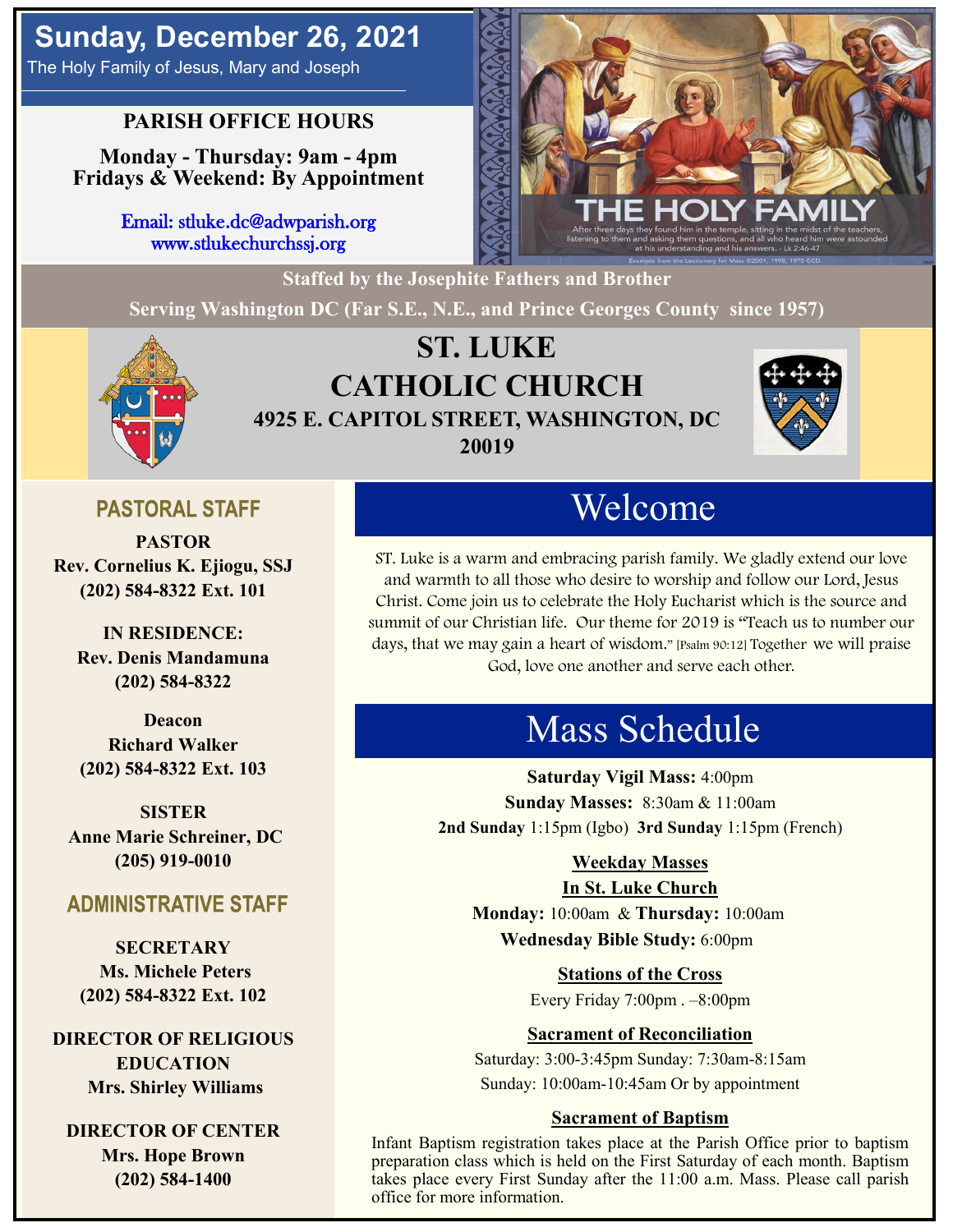# PASTOR'S CORNER

#### Be Wrapped in the Cloak of Peace

Christmas season accords us an opportunity to contemplate the birth of the Lord, no longer as a child in a manger but as a gift to our hearts. This is a season characterized by the transformation of patient waiting to the joyful proclamation of the glory of God. The ancient Prophets of Israel promised the people that if the wait on the Lord and be of good courage, they will experience the power of God in their lives. In our world today, we have great difficulties trying to convince our family, friends and neighbors that waiting patiently for the Lord has added benefits. Waiting sometimes can be very difficult but it exemplifies one who have peace of mind. In a nutshell, a patient person is a peaceful person.

We need the HOPE, PEACE, JOY and LOVE that Christ' birth offers us . Hope which does not disappoint because of the love of God that has been poured into our heart. [Romans 5:5]Peace, which is not as an absence of conflicts, trials, and disappointments. Rather, it is an ability to overcome unpleasant situations. Joy that comes from knowing and serving God with all our heart, our mind and soul. Love, which is the greatest of all gifts. Love that endures all things, believes all things, hopes all things; love that never ends. [1 Corinthians 13:4-8]

It is our hope, joy and love of God and our neighbor that increases our peace of mind. The command to embrace peace is even more relevant in our families permeated by disagreement and discord. When we allow peace to flow like a river in my Heart, our relationship with other is greatly enhanced. How then can we be wrapped with the cloak of peace? The Prophet Baruch instructs us on how accomplished this goal. He tells us to take off all our robes of mourning and misery so that we can be wrapped in the mantle of the peace of justice that comes from God. We cannot attain this peace without going through a process of spiritual transformation. This includes leveling every lofty mountain of anger, hatred, and pride. [Baruch 5:1-9] The prophet is convinced that we can be truly wrapped in a cloak of peace, when we make a conscious effort to fill-up every valley of depression, dejection, despair, and degradation of our soul.

It takes true commitment to be able rid ourselves of toxic behaviors that tarnish our relationship with God and each other. When true peace eludes us, our lives become meaningless. When we lack peace of mind, we become prisoners of our minds and thoughts. Beloved sisters in the Spirit, let us pray for God's peace to dwell within us; and through us to reach our family and friends. Mother Theresa of Calcutta taught that "Peace begins with a smile." So, give a smile to everyone you meet today, that your peace may increase this Christmas. May Peace be with you.

Fr. Cornelius Wishes You & Yours a Very Merry Christmas

#### REFLECTION FOR THE HOLY FAMILY OF JEsus, mary and joseph

 Families can be very difficult things to negotiate. This is true not only of our families of origin, the current family of which we are a part, the family of our Church, our society, and our global family as well. Everything human can be found in family stories. Those stories speak of wonderful life-giving successes as well as painful spirit-robbing abuses. Our greatest joys and our greatest wounds are usually connected with the experience of family. Our needs, experiences, and unresolved baggage often color what we bring to our familiar relationships. They contribute to our level of defensiveness, how guarded and protected we become, and what prejudices we believe.

 In order to break the cycle of dysfunction we have to remember that it is not only by human effort that we negotiate the difficult and challenging events of our lives. There is a Divine Effort at work as well. For sure, the human effort can create quite a mess and easily destroy lives. This is true of any family with which we are associated. Today's Feast of the Holy Family serves to help us understand that there is a Divine Story being told as well. It is a story of perseverance in the face of hardship, determination in the face of despair, healing when we see nothing but wounds, and light where there is darkness.

 Do we believe that God is always working, guiding, restoring, and leading? Unless we do, we will never be free from the imperfections and wounds that bind us and never be able to understand what it really means to forgive. Pope Francis tells us that the "light which comes from the Holy Family encourages us to offer human warmth to other families." While this is most certainly true, we can only really begin to do this when we realize that we are still works in progress, not anchored to the wounds and sins of our past, and still a leading star in God's continually unfolding story of love. The Holy Family persevered and radiated warmth because they knew they were not alone. We can too.

Liturgical Publications 2015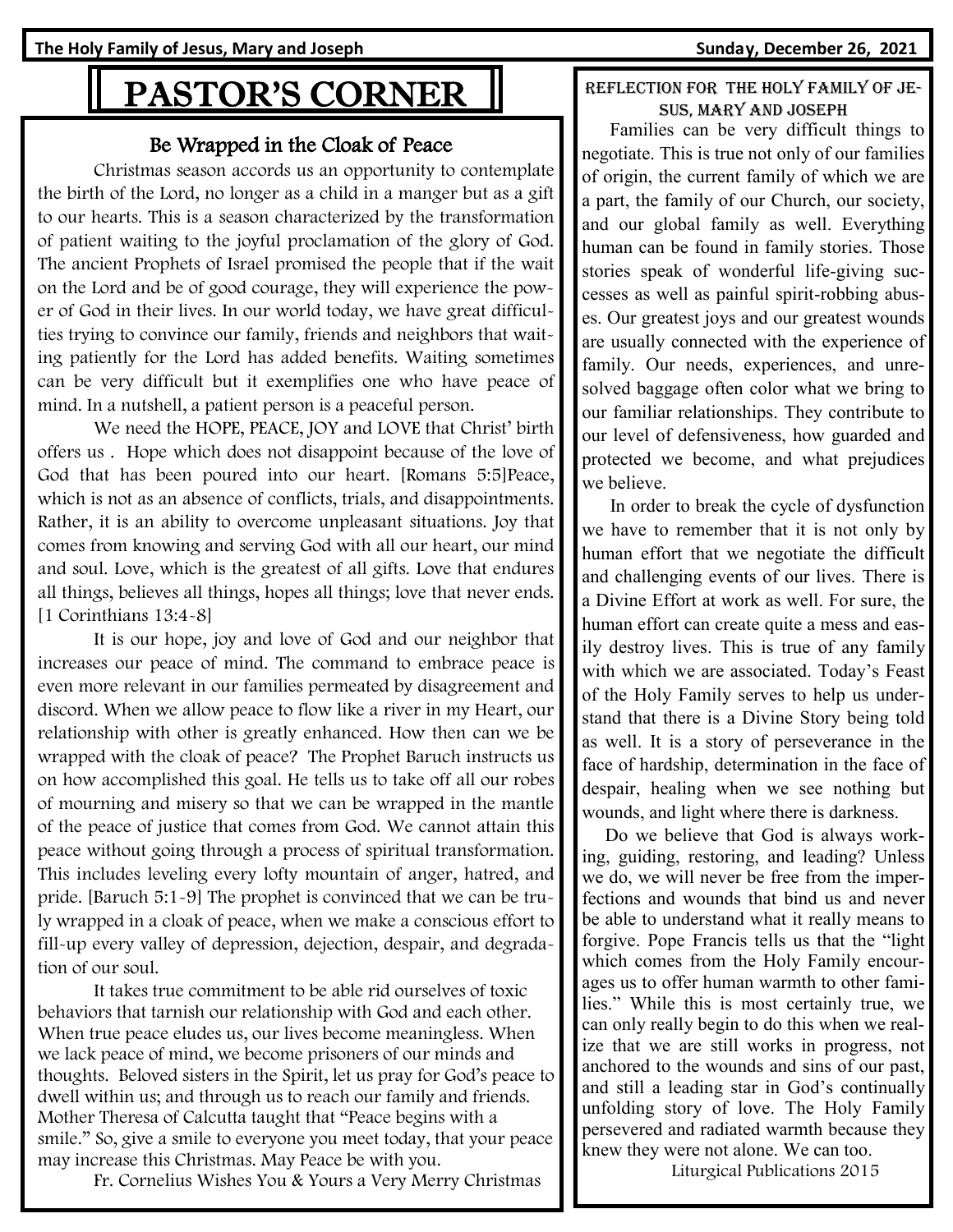#### HAPPY BIRTHDAY/ANNIVERSARY

We would like to wish a wonderful happy birthday to Russia Tatum, Iris O. Payton,

Vicky Bordeax, Rihanna Austin and Terrell Wilson.

# MAY THE JOY OF THE LORD BE YOU STRENGTH!!!

# Church Support

Please consider making a donation to support our parish during this trying times. You may Drop off or mail your gifts to the parish. You may give online through our website: [http:www.stlukechurchssj.org/](http://www.stlukechurchssj.org/) And clicking on the donate button. You may also **TEXT**: 202-335-3116

**Readings for the week of December 26, 2021**

**Sunday:** Sirach 3:2-6, 12-14/Psalms 128:1-2, 3, 4-5 [cf. 1]/ Colossians 3:12-21 or 3:12-17/Lk 2:41-52 or 1 Samuel 1:20-22, 24-28/Psalms 84:2-3, 5-6, 9-10 [cf. 5a]/1 John 3:1-2, 21-24/Luke 2:41-52

**Monday:** 1 John 1:1-4/Psalms 97:1-2, 5-6, 11-12 [12]/John 20:1a, 2-8

**Tuesday:** 1 John 1:5—2:2/Psalms 124:2-3, 4-5, 7b-8 [7]/ Matthew 2:13-18

**Wednesday:** 1 John 2:3-11/Psalms 96:1-2a, 2b-3, 5b-6 [11a]/Luke 2:22-35

**Thursday:** 1 John 2:12-17/Psalms 96:7-8a, 8b-9, 10 [11a]/Luke 2:36-40

**Friday:** 1 John 2:18-21/Psalms 96:1-2, 11-12, 13 [11a]/John 1:1-18

**Saturday:**Numbers 6:22-27/Psalms 67:2-3, 5, 6, 8 [2a]/Galatians 4:4-7/Luke 2:16-21

**Next Sunday:** Isaiah 60:1-6/Psalms 72:1-2, 7-8, 10-11, 12- 13 [cf. 11]/Ephesians 3:2-3a, 5-6/Matthew 2:1-12

#### **WEEKLY MASS**

**Monday 12/27 Birthday blessings and protection for Ter-rell Wilson by Wilson Family**

**Tuesday 12/28 The Holy Innocents, Martyrs**

**Wednesday 12/29 Fifth Day within the Octave of the Nativity of the Lord** 

Leroy Sandifer

**Thursday 12/30 Birthday Blessings & protection for Nina Patterson by Family**

**Friday 12/31 Seventh Day within the Octave of the Nativity of the Lord** 

**Saturday 1/1/2022 The Octave Day of the Nativity of the Lord, Solemnity of Mary, Mother of God**

## Pray for the Sick & Shut-In of Our Parish

Barbara Barnes Blanche Bourm Barbara Batts Tanisha Bennett Tammy Berry Ruth Bundy Beatrice Carroll Melinda Conrad-Brown Edith Cornish Aniceto Charles Patricia Chase Valene Chemoo Joyce Cristwell Alvera Dance Iyana Davage

Lamont Diggs, Sr. Crawley Easely Marita C. Edelin Kimbolyn Flowers Anthony Flowers Tina Garvin Florence Hall Steve Halle Chris Hawkins Charlene Haywood Brenda Henson James Holley Rudolph Holley James Hughes Melvin Jamison Mary Ann Johnson

David & Keisha Jones Dawn Lattimer Lawrence Lee Maria A. Logan Bernadette Mahoney Doreene Mahoney Barbara Mallory Doris McCannon Alice L. Montague Veronica Murray David Neal Florence Patterson Marlene Patterson Silvia Perry Doreene Redd Corley Redd

Betty Smith Kayla Tatum Rolland Taylor Gloria Thompson-Price James F. Thompson, Jr. Matthew Thompson Barbara B. Tyler Wayne A. Wallace Marquita Ward Shiela Washington Steven Washington Cecelia Williams Wellington Waters Dolores Woodard, Jr. Harold Woodard, Sr.

St Luke military families.

All the Homeless men and women in our community.

Please pray for all those who are sick but have no one to pray for them